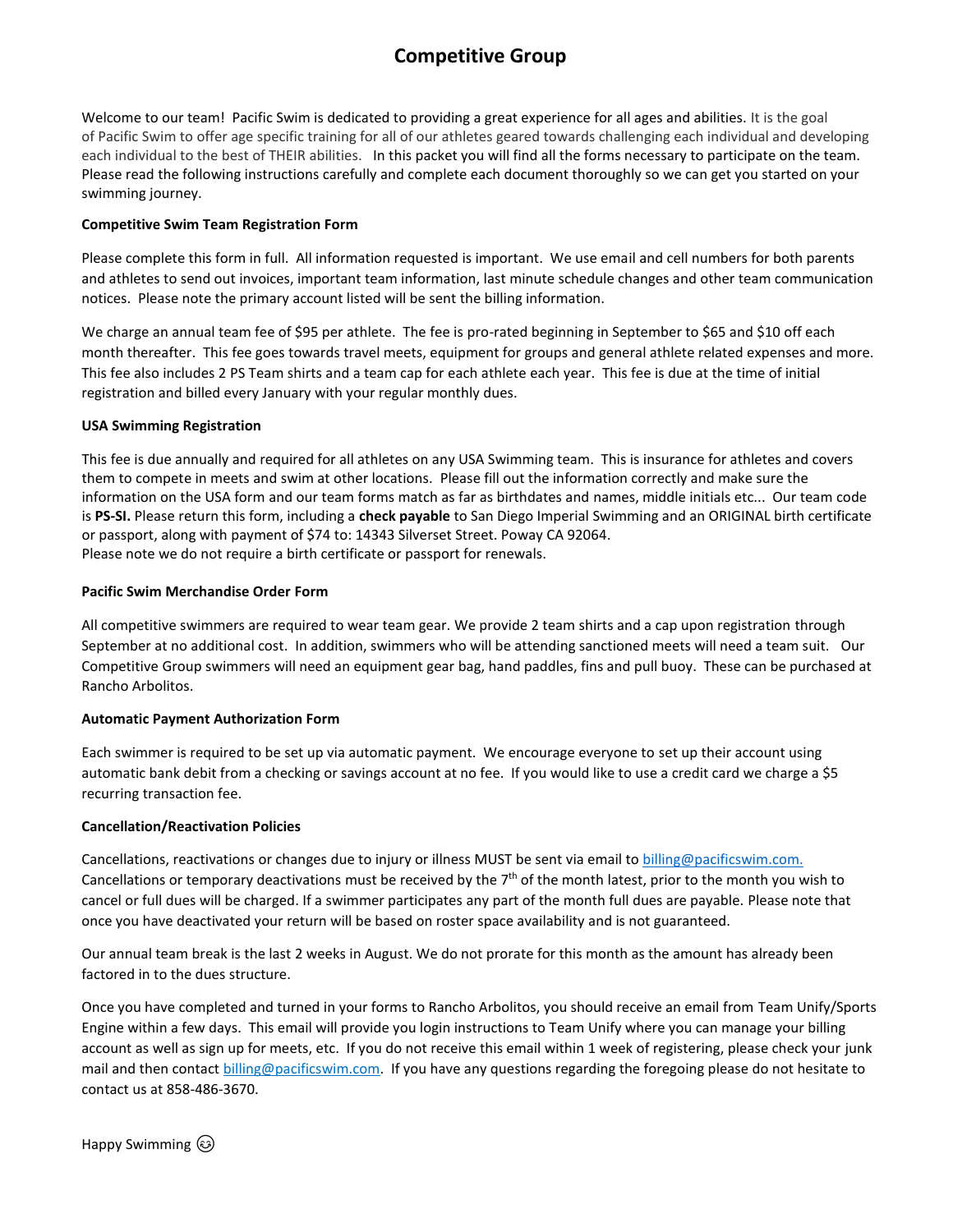

# **Pacific Swim**

## **Competitive Registration**

| <b>Athlete Information</b>                                        |                                                                                                                                                                                                                                                                                                                 |     |                               |                 |                           |                                                |                                  |                                                                                                                                                                                                                                                                                                                                                                                                                                                                                                                                                                                                                              |
|-------------------------------------------------------------------|-----------------------------------------------------------------------------------------------------------------------------------------------------------------------------------------------------------------------------------------------------------------------------------------------------------------|-----|-------------------------------|-----------------|---------------------------|------------------------------------------------|----------------------------------|------------------------------------------------------------------------------------------------------------------------------------------------------------------------------------------------------------------------------------------------------------------------------------------------------------------------------------------------------------------------------------------------------------------------------------------------------------------------------------------------------------------------------------------------------------------------------------------------------------------------------|
| Legal First Name                                                  |                                                                                                                                                                                                                                                                                                                 |     | Legal Last Name               |                 |                           | <b>Mid Initial</b><br>(must list if available) | M F<br>Gender                    | Date of Birth                                                                                                                                                                                                                                                                                                                                                                                                                                                                                                                                                                                                                |
| <b>Preferred Name</b>                                             |                                                                                                                                                                                                                                                                                                                 |     | Swimmer Email (if applicable) |                 |                           |                                                | Swimmer Mobile # (if applicable) |                                                                                                                                                                                                                                                                                                                                                                                                                                                                                                                                                                                                                              |
|                                                                   |                                                                                                                                                                                                                                                                                                                 |     |                               |                 |                           |                                                |                                  |                                                                                                                                                                                                                                                                                                                                                                                                                                                                                                                                                                                                                              |
| Group:                                                            | (Circle One)                                                                                                                                                                                                                                                                                                    | Red | <b>Blue</b>                   | <b>Bronze 1</b> | <b>Bronze Comp</b>        | <b>Senior</b>                                  |                                  |                                                                                                                                                                                                                                                                                                                                                                                                                                                                                                                                                                                                                              |
| Parent(s) or Legal Guardian:                                      |                                                                                                                                                                                                                                                                                                                 |     |                               |                 |                           |                                                |                                  |                                                                                                                                                                                                                                                                                                                                                                                                                                                                                                                                                                                                                              |
|                                                                   |                                                                                                                                                                                                                                                                                                                 |     |                               |                 |                           |                                                |                                  |                                                                                                                                                                                                                                                                                                                                                                                                                                                                                                                                                                                                                              |
|                                                                   |                                                                                                                                                                                                                                                                                                                 |     |                               |                 | City:                     |                                                |                                  | State Zip                                                                                                                                                                                                                                                                                                                                                                                                                                                                                                                                                                                                                    |
| Mobile Number (Primary)                                           |                                                                                                                                                                                                                                                                                                                 |     | Mobile Number (Secondary)     |                 | <b>Wireless Carrier</b>   |                                                |                                  |                                                                                                                                                                                                                                                                                                                                                                                                                                                                                                                                                                                                                              |
| Email Address (Primary)                                           |                                                                                                                                                                                                                                                                                                                 |     |                               |                 | Email Address (Secondary) |                                                |                                  |                                                                                                                                                                                                                                                                                                                                                                                                                                                                                                                                                                                                                              |
| <b>Release of Liability</b>                                       | suffered by me or my children in connection with participating in the swim program or use of facilities.<br>I understand that there is a \$95 annual team fee due at the time of registration from January through August. Beginning September fees<br>are prorated to \$65 and \$10 off each month thereafter. |     |                               |                 |                           |                                                |                                  | In consideration of the acceptance of this registration, we, the undersigned swimmer, parent and/or guardian, intending to be legally bound, do<br>hereby waive, release and forever discharge any and all rights and claims for damages which we or any of us may hereafter have against Pacific<br>Swim, Inc., Rancho Arbolitos Swim & Tennis, LLC, its representatives, and its coaches for any and all damages which may be sustained and/or                                                                                                                                                                             |
| lschedule.                                                        |                                                                                                                                                                                                                                                                                                                 |     |                               |                 |                           |                                                |                                  | Cancellations, reactivations or changes due to injury or illness MUST be sent via email to billing@pacificswim.com by the 7 <sup>th</sup> of the month prior<br>to the month you are deactivating or full dues are payable. Any swimmer beginning or rejoining before the 7 <sup>th</sup> of the month will be charged full<br>dues, otherwise weekly prorated amounts apply. If a swimmer is deactivating and swims any day of the month you are responsible for the full<br>month dues. Our annual team break is in August. We do not pro-rate for this month as the amount has already been factored into the monthly fee |
|                                                                   |                                                                                                                                                                                                                                                                                                                 |     |                               |                 |                           |                                                |                                  | By marking the preceding box, I DO NOT agree that Pacific Swim may publish picture(s) of the athletes listed above to its website.                                                                                                                                                                                                                                                                                                                                                                                                                                                                                           |
| I agree that I have read and understand all the above statements. |                                                                                                                                                                                                                                                                                                                 |     |                               |                 |                           |                                                |                                  |                                                                                                                                                                                                                                                                                                                                                                                                                                                                                                                                                                                                                              |
|                                                                   | Signature of Parent or Legal Guardian                                                                                                                                                                                                                                                                           |     |                               |                 | Today's date              |                                                |                                  |                                                                                                                                                                                                                                                                                                                                                                                                                                                                                                                                                                                                                              |
|                                                                   |                                                                                                                                                                                                                                                                                                                 |     |                               |                 |                           |                                                |                                  |                                                                                                                                                                                                                                                                                                                                                                                                                                                                                                                                                                                                                              |

#### **FOR OFFICE USE ONLY**

| Received By           | Date Received | Amount of Initial Payment | check / debit / cash / credit/ TU<br>Circle payment type |       | Start Billing in the Month of |
|-----------------------|---------------|---------------------------|----------------------------------------------------------|-------|-------------------------------|
| Special Notes:        |               |                           |                                                          |       |                               |
| Entered In Team Unify |               | Date:                     | Sent Login Email                                         | Date: |                               |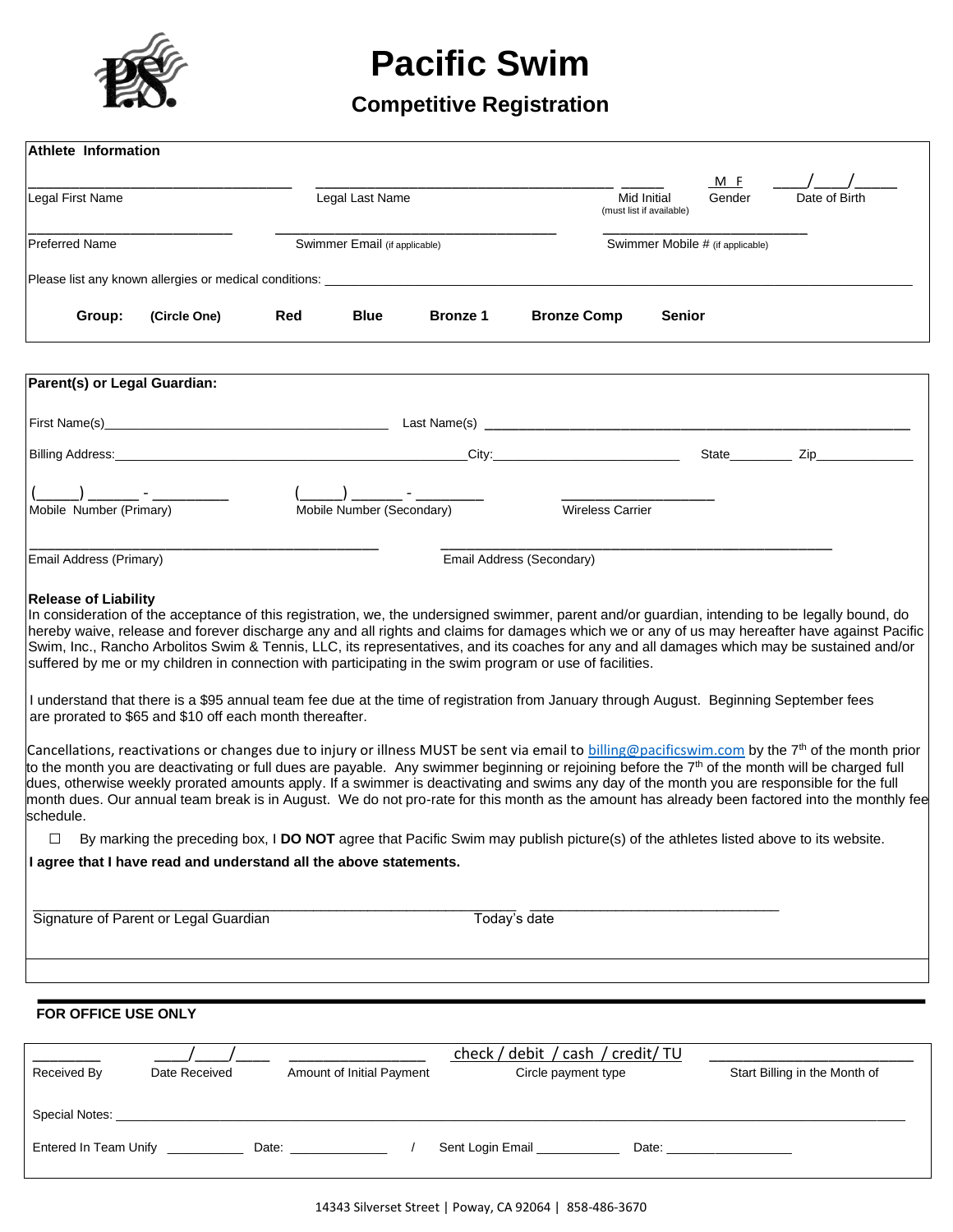## **Pacific Swim**

### **Automatic Payment Authorization**

Please choose from the following two payment options for payment of monthly swim dues and associated fees (swim meets, annual registration fee, etc).

| Name as appears on Account                                                                                                                                                                                            |                                                               | Checking / Savings<br>Account Type                         |
|-----------------------------------------------------------------------------------------------------------------------------------------------------------------------------------------------------------------------|---------------------------------------------------------------|------------------------------------------------------------|
| <b>Bank Name</b>                                                                                                                                                                                                      |                                                               | 1st of each month<br>Date to be Debited                    |
| $\mathbf{H}$<br><b>Bank Account Number</b>                                                                                                                                                                            | $\mathbf{11}$ $\mathbf{11}$<br>$\mathbf{H}$                   | <b>Routing Number</b>                                      |
| My signature below authorizes Pacific Swim Team, Inc to deduct the appropriate amount from my account each month. <i>Lhave attached a voided check</i><br>with the same information that I have written above.        |                                                               |                                                            |
| Signature of Account Holder                                                                                                                                                                                           |                                                               | Today's date                                               |
| <b>Automatic Charge to Credit Card</b><br><b>Bank Name</b>                                                                                                                                                            | <b>VISA</b><br>Mastercard<br>Type of Credit Card (circle one) | <b>Discover</b><br>1st of each month<br>Date to be Charged |
| Name as it appears on Credit Card                                                                                                                                                                                     |                                                               |                                                            |
| <b>Billing Address of Credit Card</b>                                                                                                                                                                                 | City                                                          | <b>State</b><br>Zip                                        |
| $\begin{bmatrix} 1 & 1 & 1 \\ 1 & 1 & 1 \end{bmatrix}$ . If if it<br>Credit Card Number (Visa or MasterCard)                                                                                                          | $\Box$ $\Box$                                                 | <b>CVC</b><br><b>Expiration Date</b>                       |
| My signature below authorizes Pacific Swim Team, Inc to charge the appropriate amount to my credit card each month. Please note there is a<br>\$5/month transaction fee added to monthly dues if paid by credit card. |                                                               |                                                            |
| Signature of Account Holder                                                                                                                                                                                           | Date                                                          |                                                            |
| FOR OFFICE USE:                                                                                                                                                                                                       |                                                               |                                                            |
| Payment Set Up in TU:<br>Initial<br>Date                                                                                                                                                                              |                                                               |                                                            |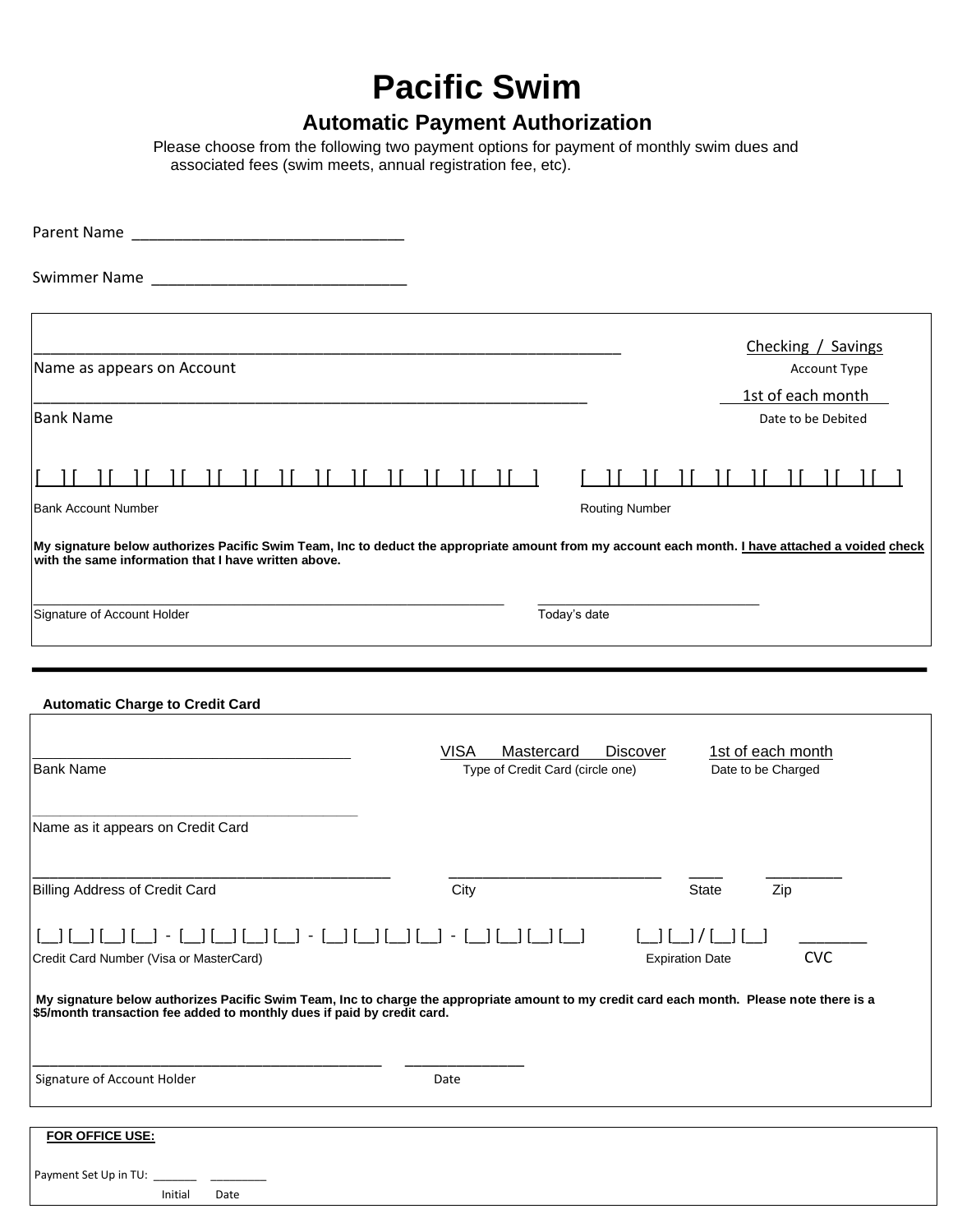

### **Acknowledgment of Receipt of Concussion Information Sheet**

Pursuant to California Health and Safety Code §124235, a concussion and head injury information sheet shall be given by each youth sports organization offering an athletic program to each athlete in that program. The information sheet shall be signed and returned by the athlete and, if the athlete is 17 years of age or younger, shall also be signed by the athlete's parent or guardian before the athlete initiates practice or competition. The USA Swimming Concussion Information Sheet (three pages) is attached to this acknowledgment.

Please note, the information contained in the Swimming Concussion Information Sheet and this Acknowledgment is not medical advice and is no substitute for it.

I hereby acknowledge that I have received the USA Swimming Concussion Information Sheet (three pages) from

(Name of USA Swimming Team).

\_\_\_\_\_\_\_\_\_\_\_\_\_\_\_\_\_\_\_\_\_\_\_\_\_\_\_\_\_\_\_\_\_\_\_\_\_\_\_\_\_\_\_\_\_\_\_\_\_\_\_\_\_\_\_\_\_\_\_\_\_\_.

I have read and understand its contents.

I also acknowledge that if I have any questions regarding the signs or symptoms of a concussion or other head injuries, the need to seek medical attention and the protocol for returning to daily activities, school and the swimming pool, I will consult with a licensed health care provider.

| Athlete's Name            | Athlete's Signature            | Date |
|---------------------------|--------------------------------|------|
| Parent or Guardian's Name | Parent or Guardian's Signature | Date |

\_\_\_\_\_\_\_\_\_\_\_\_\_\_\_\_\_\_\_\_\_\_\_\_\_\_\_\_ \_\_\_\_\_\_\_\_\_\_\_\_\_\_\_\_\_\_\_\_\_\_\_\_\_\_\_\_\_\_\_\_\_\_ \_\_\_\_\_\_\_\_\_\_

This signed acknowledgment may be returned to CIS@usaswimming.org.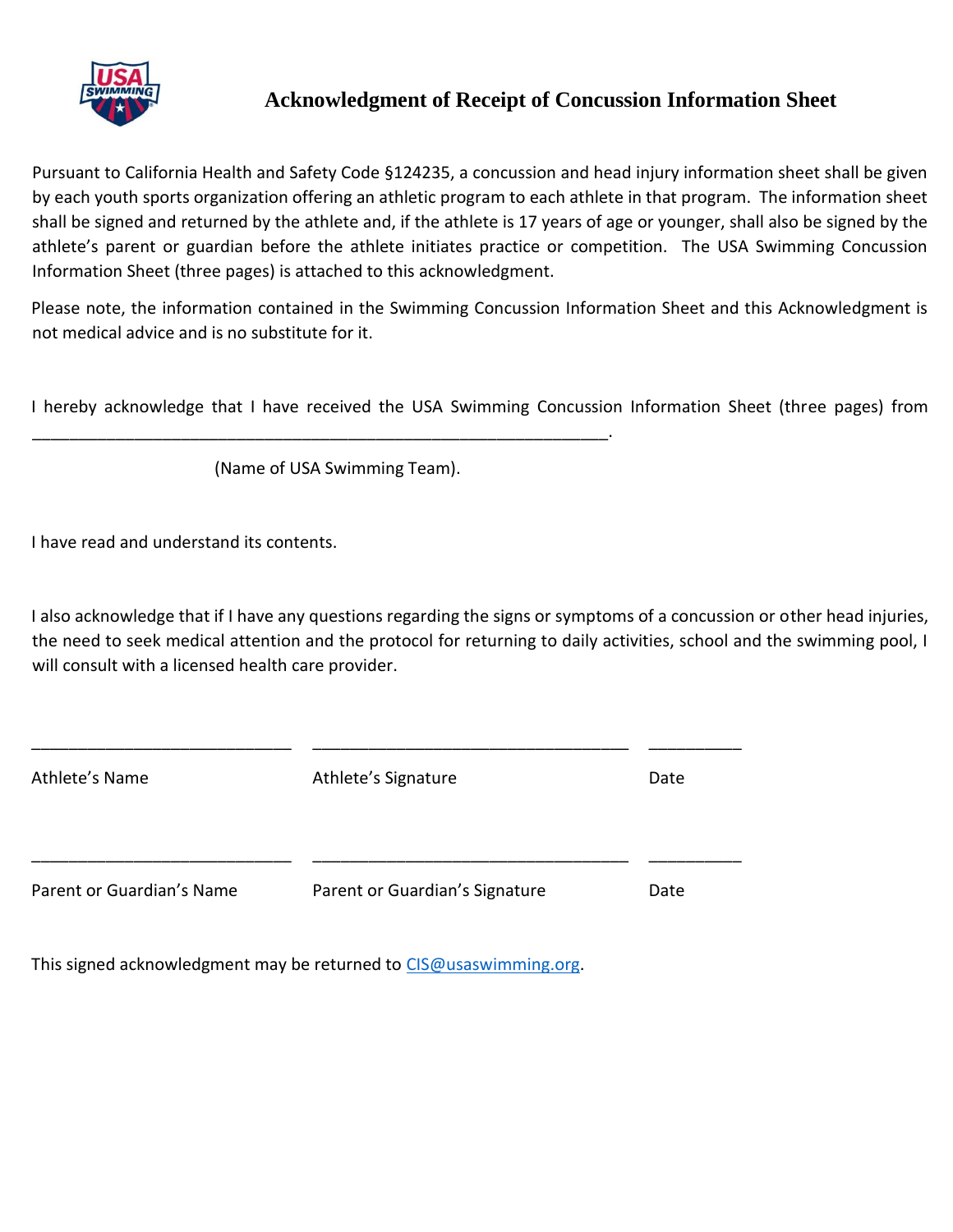

#### **Dear Parent/Guardian and Athletes,**

This information sheet is provided to assist you and your child in recognizing the signs and symptoms of a concussion. Every athlete is different and responds to a brain injury differently, so seek medical attention if you suspect your child has a concussion. Once a concussion occurs, it is very important your athlete return to normal activities slowly, so he/she does not do more damage to his/her brain.

#### **What is a Concussion?**

A concussion is an injury to the brain that may be caused by a blow, bump, or jolt to the head. Concussions may also happen after a fall or hit that jars the brain. A blow elsewhere on the body can cause a concussion even if an athlete does not hit his/her head directly. Concussions can range from mild to severe.

#### **Signs and Symptoms of a Concussion**

Athletes do not have to be "knocked out" to have a concussion. In fact, less than 1 out of 10 concussions result in loss of consciousness. Concussion symptoms can develop right away or up to 48 hours after the injury. Ignoring any signs or symptoms of a concussion puts your child's health at risk!

#### **Signs Observed by Coaches, Officials, Parents or Guardians**

- Appears dazed, stunned or confused  $\Box$
- Unsure about event, location of name of meet  $\Box$
- Moves clumsily  $\Box$
- Answers questions slowly  $\Box$
- Loses consciousness (even briefly)
- $\Box$ Shows behavior or personality changes – irritability, sadness, nervousness, emotional
- $\Box$ Can't recall events before or after incident
- $\Box$

#### **Symptoms Reported by Athlete**

- Any headache or "pressure" in head how badly it hurts does not matter  $\Box$
- Nausea or vomiting  $\Box$
- Balance problems or dizziness  $\Box$
- Double or blurry vision
- $\Box$ Sensitivity to light and/or noise
- $\Box$ Feeling sluggish, hazy, foggy or groggy
- $\Box$ Concentration or memory problems
- $\Box$ **Confusion**
- Does not "feel right"  $\Box$
- Trouble falling asleep  $\Box$
- Sleeping more or less than usual  $\Box$

#### **Be Honest**

Encourage your athlete to be honest with you, his/her coach and your health care provider about his/her symptoms. Many young athletes get caught up in the moment and/or feel pressured to return to sports before they are ready. It is better to miss practice or meets than the entire season… or risk permanent damage!

#### **Seek Medical Attention Right Away**

Seeking medical attention on the day of the event is an important first step if you suspect or are told your swimmer has a concussion. A qualified health care professional will be able to determine how serious the concussion is and when it is safe for your child to return to sports and other daily activities:

- $\Box$ No athlete should return to activity on the same day he/she gets a concussion
- No athlete may return to training, regardless of sport, until he/she is cleared by a heath care professional with a  $\Box$ note specifying clearance. Athletes should NEVER return to the pool if they still have ANY symptoms……. in case an athlete returns with a note and then during the practice complains of a headache or other symptoms
- $\Box$ Parents and coaches should never pressure any athlete to return to play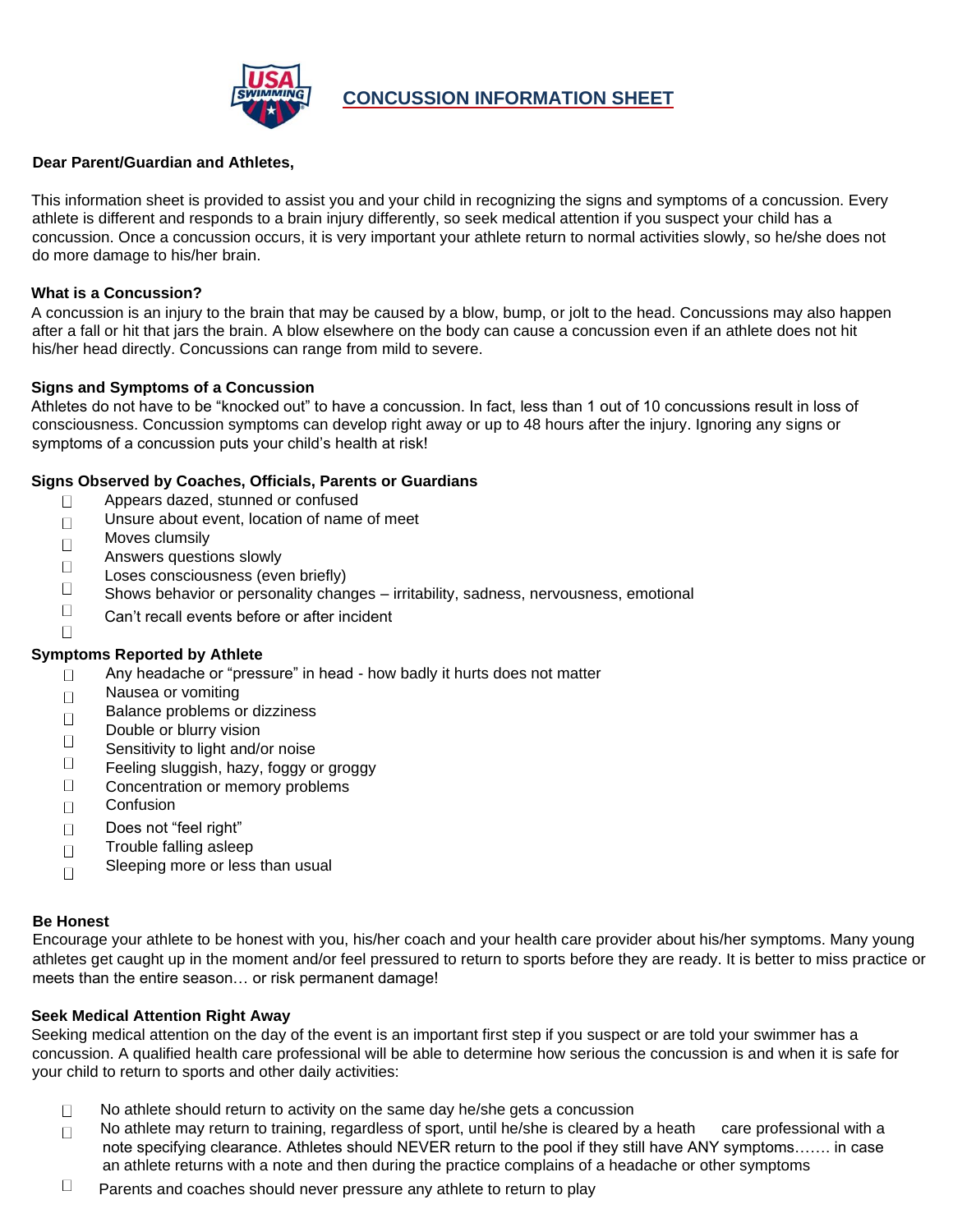#### **The Dangers of Returning Too Soon**

Returning to the pool too early may cause Second Impact Syndrome (SIS) or Post-Concussion Syndrome (PCS). SIS occurs when a second blow to the head happens before an athlete has completely recovered from a concussion. This second impact causes the brain to swell, possibly resulting in brain damage, paralysis, and even death. PCS can occur after a second impact. PCS can result in permanent, long-term concussion symptoms. The risk of SIS and PCS is the reason why no athlete should be allowed to participate in any physical activity before they are cleared by a qualified health care professional.

#### **Recovery**

A concussion can affect school, work, and sports. Along with coaches and teachers, the school nurse, athletic trainer, employer, and other school administrators should be aware of the athlete's injury and their roles in helping the child recover. During the recovery time after a concussion, physical and mental rest is required. A concussion upsets the way the brain normally works and causes it to work longer and harder to complete even simple tasks. Activities that require concentration and focus may make symptoms worse and cause the brain to heal slower. Studies show that children's brains take several weeks to heal following a concussion.

#### **Returning to Daily Activities**

- 1. Be sure your child gets plenty of rest and enough sleep at night no late nights. Keep the same bedtime weekdays and weekends.
- 2. Encourage daytime naps or rest breaks when your child feels tired or worn-out.
- 3. Limit your child's activities that require a lot of thinking or concentration (including social activities, homework, video games, texting, computer, driving, job-related activities, movies, parties). These activities can slow the brain's recovery.
- 4. Limit your child's physical activity, especially those activities where another injury or blow to the head may occur.
- 5. Have your qualified health care professional check your child's symptoms at different times to help guide recovery.

#### **Returning to School**

- 1. Your athlete may need to initially return to school on a limited basis, for example for only halfdays, at first. This should be done under the supervision of a qualified health care professional.
- 2. Inform teacher(s), school counselor or administrator(s) about the injury and symptoms. School personnel should be instructed to watch for:
	- a. Increased problems paying attention.
	- b. Increased problems remembering or learning new information.
	- c. Longer time needed to complete tasks or assignments.
	- d. Greater irritability and decreased ability to cope with stress.
	- e. Symptoms worsen (headache, tiredness) when doing schoolwork.
- 3. Be sure your child takes multiple breaks during study time and watch for worsening of symptoms.
- 4. If your child is still having concussion symptoms, he/she may need extra help with school related activities. As the symptoms decrease during recovery, the extra help can be removed gradually.

#### **Returning to the Pool**

- 1. Returning to the pool is specific for each person. As an example, California law requires written permission from a health care provider before an athlete can return to play. Follow instructions and guidance provided by a health care professional. It is important that you, your child and your child's coach follow these instructions carefully.
- 2. Your child should NEVER be on deck, practice, or participate in competition if he/she still has ANY symptoms. (Be sure that your child does not have any symptoms at rest and while doing any physical activity and/or activities that require a lot of thinking or concentration).
- 3. Be sure that the athletic trainer, coach and physical education teacher are aware of your child's injury and symptoms.
- 4. Your athlete should complete a step-by-step exercise-based progression, under the direction of a qualified healthcare professional

#### **Resources:**

**Insurance** - USA Swimming provides an excess accident medical insurance policy for USA Swimming members while participating or volunteering in a USA Swimming sponsored or sanctioned event. Details of the insurance coverage are on the USA Swimming website under Insurance and Risk Management.

#### **Centers for Disease Control and Prevention -** www.cdc.gov/Concussion

Zurich Concussion Conference (2012) - Consensus statement on concussion in sport: the 4th International Conference on Concussion in Sport held in Zurich, November 2012. http://bjsm.bmj.com/content/47/5/250.full

**ODH Violence and Injury Prevention Program -** www.healthyohioprogram.org/concusion

**National Federation of State High School Associations -** www.nfhs.org – Index concussions and see "A parent's guide to concussion in sports".